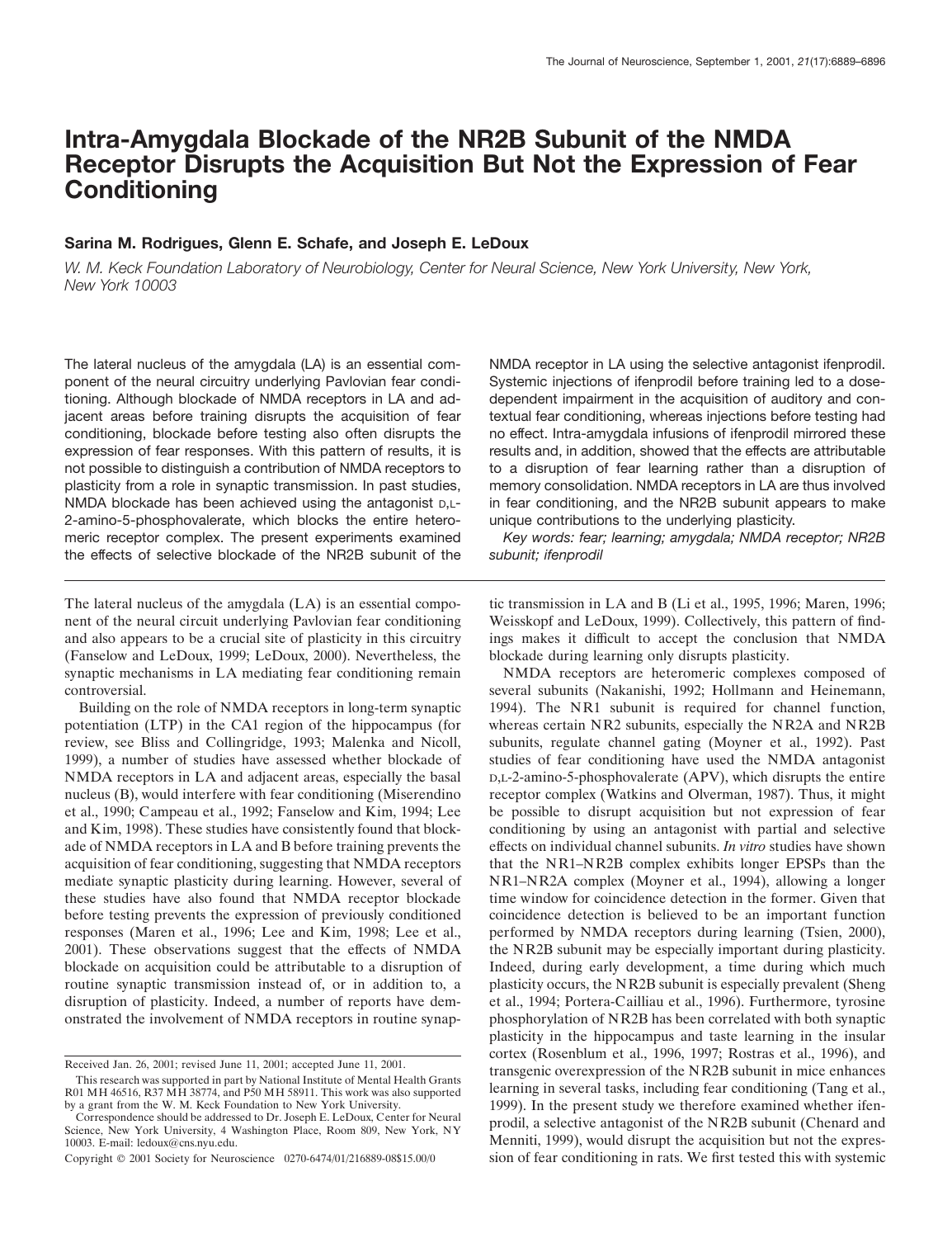injections of ifenprodil and then turned to infusions targeted to LA.

### **MATERIALS AND METHODS**

*Subjects.* Subjects were adult male Sprague Dawley rats (Hilltop Laboratories, Scottdale, PA). They were housed individually in plastic Nalgene cages and placed on a 12 hr light/dark cycle. Food and water were provided *ad libitum* throughout the experiment. All procedures were in accordance with the National Institutes of Health *Guide for the Care and Use of Experimental Animals* and were approved by the New York University Animal Care and Use Committee.

*Surgery*. Rats were anesthetized with a mixture of ketamine (100 mg/kg, i.p.; Ketaset; Phoenix, St. Joseph, MO), xylazine (6.0 mg/kg, i.p.; Xyla-Jet; Phoenix), and medetomidine (0.5 mg/kg, i.p.; Domitor; Pfizer, New York, NY). Using a stereotaxic apparatus, guide cannulas (22 gauge; Plastics One, Roanoke, VA) fitted with internal cannulas that extended out 1.5 mm from the base of the guide were positioned just above LA using the following coordinates from Paxinos and Watson (1986): 2.8 mm posterior to bregma, 5.3 mm lateral to the midline, and 8.0 mm ventral to the skull surface. The guide cannulas were fixed to screws in the skull with dental cement. Internal cannulas were replaced with dummy cannulas, cut 0.5 mm longer than the guide cannulas, to prevent clogging. After surgery, rats were administered butorphanol tartrate (2.0 mg/kg, i.p.; Torbugesic; Fort Dodge Laboratories, Fort Dodge, IA) and atipamezole (1.0 mg/kg, i.p.; Antisedan; Pfizer, New York, NY) for analgesia and reversal of the anesthetic. Rats were given at least 5 d to recover before experimental procedures.

*Drug administration.* For experiments testing the effects of ifenprodil via systemic administration, rats were given intraperitoneal injections. Ifenprodil (Sigma, St. Louis, MO) was dissolved in vehicle (0.1 M PBS,  $0.1\%$  tartaric acid) at varying concentrations to obtain a constant injection volume of  $\sim 2.5$  ml/kg for each rat. This was done to keep the amount of solution injection constant to control for potential effects of the vehicle alone. Injections of vehicle or drug solution were given 15 min before conditioning and testing.

In studies involving intra-amygdala infusions, rats were held gently in the experimenter's lap while dummy cannulas were exchanged with 28 gauge infusion cannulas. The cannulas were connected to 1.0  $\mu$ l Hamilton syringes via polyurethane tubing. The tubing was back-filled with sesame oil, with a small air bubble separating the oil from the drug solution. Drugs were infused bilaterally with an infusion pump at a rate of 0.25  $\mu$ l/min. A total volume of 0.5  $\mu$ l of an ifenprodil drug solution or vehicle (0.1 M PBS, 0.1% tartaric acid) was infused into each amygdala. After infusion, the cannulas were left in place for an additional 1 min to allow the solution to diffuse away from the cannula tip. The dummy cannulas were then replaced and the rat was returned to its home cage. Infusions occurred 15–30 min before conditioning and testing.

*Apparatus.* Pavlovian fear conditioning took place in a Plexiglas conditioning chamber with a metal grid floor (model E10–10; Coulbourn Instruments, Lehigh Valley, PA), dimly lit with a single house light and enclosed within a sound-attenuating chamber (model E20). Testing for auditory fear conditioning occurred in a distinct Plexiglas chamber (ENV-001; MedAssociates, Georgia, VT) to minimize generalization from the conditioning environment. The tone testing chamber was brightly lit with three house lights and contained a black Formica floor that had been washed with a peppermint soap. A microvideocamera mounted at the top of the chambers allowed videotaping during auditory fear testing for later scoring. Testing for contextual conditioning took place in the same chamber as fear conditioning.

*Fear conditioning procedure.* On the day before conditioning (day 1), rats were habituated to the training and testing chambers for a minimum of 10–15 min. Habituation was counterbalanced between groups to control for possible order effects. On the day of conditioning (day 2), rats were injected with drug or vehicle and given 2–3 min to acclimate to the conditioning chamber. This was followed by the presentation of five pairings of a 20 sec tone conditioned stimulus (CS) (5 kHz, 75 dB) that coterminated with a foot shock unconditioned stimulus (US) (0.5 sec, 0.5 mA). The intertrial interval (ITI) varied randomly between 90 and 120 sec. After conditioning, rats were returned to their home cages and to the colony.

To assess possible effects of ifenprodil on shock sensitivity, rats were observed throughout the training procedure. No differences in reactivity to the shock US were observed. Rats were observed to run, jump, and/or vocalize normally to the shock (our unpublished observations).

*Testing of conditioned fear responses.* Approximately 24 hr after condi-

tioning, long-term memory (LTM) of fear responses conditioned to the tone CS and the conditioning apparatus (context) were separately tested. Responses conditioned to the tone CS were measured in the novel test chamber (see above). After a brief acclimation period to the test chamber, the rats received five test tones  $(20 \text{ sec}, 5 \text{ kHz}, 75 \text{ dB}; \text{TTI}, 100 \text{ sec})$ . Then, they were placed in the conditioning chamber and allowed to explore for 5 min to allow them time to recognize the context, after which the duration of freezing was measured every other 30 sec for an additional 5 min. Testing for tone and contextual memory was counterbalanced within groups to control for possible order effects.

In some studies, an additional test of short-term memory (STM) was performed 1 hr after fear conditioning. Conditioning to the tone and context were separately assessed, as described above, and as before the order of the tone and context was counterbalanced. In the STM test of conditioning to the tone, only three test tones were used to minimize extinction. The context and tone STM tests were approximately the same total length (10 min).

*Histology.* To verify injector tip location in the intra-amygdala infusion experiments, rats were anesthetized with an overdose of chloral hydrate (600 mg/kg, i.p.) and perfused transcardially with 10% buffered formalin. The brains were post-fixed in 30% sucrose in 10% buffered formalin and subsequently blocked, sectioned on a cryostat or microtome at 50  $\mu$ m, and stained for Nissl with thionin. Sections were coverslipped with Permount and examined under light microscopy for injector tip penetration into the amygdala.

#### **RESULTS**

We first determined whether systemic administration of the NR2B antagonist ifenprodil would affect the acquisition and/or expression of fear conditioning. This study was then repeated with infusions of ifenprodil through cannulas targeted for LA. The intra-amygdala study was subsequently replicated with the addition of a test of STM to determine whether NR2B receptor blockade in the amygdala prevents the learning or the consolidation of fear conditioning. For each series of experiments, freezing scores across trials did not significantly differ and were therefore averaged for each rat into a single score. Scores were then expressed as a percentage of total CS presentation or observation time. All data were analyzed using ANOVA and Duncan's multiple range *post hoc t* tests.

#### **Systemic injections of ifenprodil**

In the first series of experiments, separate groups of rats were given injections of vehicle or one of three doses of ifenprodil (1.0, 3.0, or 10.0 mg/kg, i.p.) either before training or before a testing session that took place  $\sim$  24 hr after training (for a total of eight groups). Animals in the pretraining infusion groups received either ifenprodil or vehicle immediately before fear conditioning and then received vehicle injections immediately before testing. Animals in the pretesting infusion groups received vehicle injections before training and then received one of the doses of ifenprodil or vehicle immediately before testing.

#### *Pretraining injections*

Pretraining injections of ifenprodil produced a dose-dependent decrease in the amount of freezing elicited by the tone CS (Fig. 1*A*). The ANOVA showed a significant effect for group ( $F_{(3,30)}$  = 20.68;  $p < 0.01$ ), and *post hoc t* tests showed a significant difference between the vehicle and each of the ifenprodil groups, as well as between the group that received the highest dose of ifenprodil compared with groups that received the lower doses  $(p < 0.05)$ . The contextual memory test led to a similar pattern of results. The ANOVA for contextual memory scores showed a significant effect for group ( $F_{(3,30)} = 8.93$ ;  $p < 0.001$ ), and *post hoc* t tests showed a significant difference between the vehicle and ifenprodil groups for observation periods ( $p < 0.01$ ).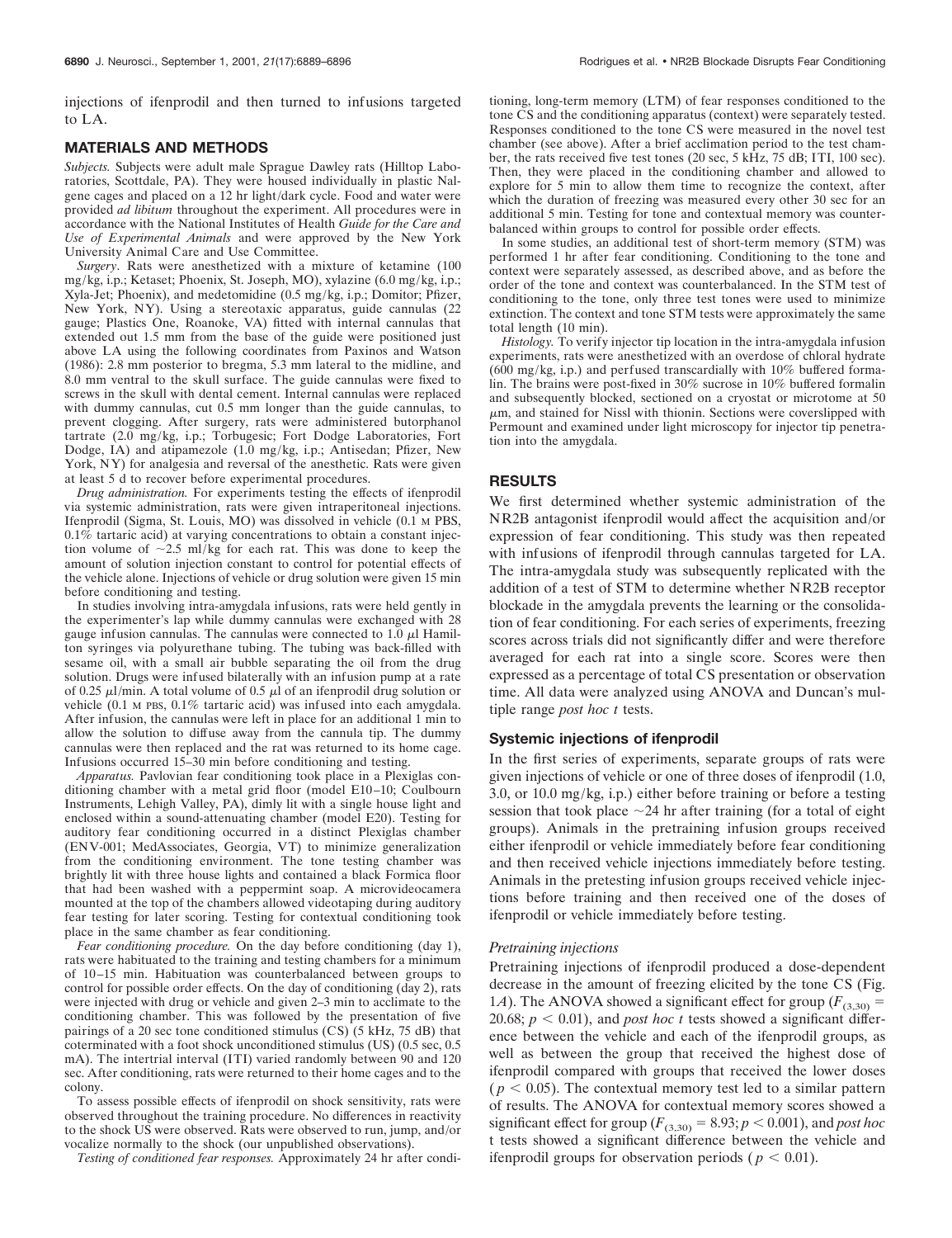#### Systemic drug injection Systemic vehicle injection **Habituation**  $\frac{24 \text{ hr}}{4}$ Conditioning  $\frac{24 \text{ hr}}{24}$ **LTM** testing  $(5 \text{ trials})$ **CONTEXTUAL MEMORY TONE MEMORY** 100 Percent Freezing  $\overline{\mathbf{M}}$ 80 60 40 40  $20$  $20$  $\overline{a}$  $\theta$ vehicle  $1.0$  $3.0$  $10.0$  $10.0$ vehicle  $1.0$  $3.0$ Dose (mg/kg) Dose (mg/kg) **B. Pretesting Injections** Systemic vehicle injection Systemic drug injection Habituation  $\frac{24 \text{ hr}}{24 \text{ hr}}$  $24$  hr.  $\mathbf{C}$ onditioning **LTM** testing (5 trials) CONTEXTUAL MEMORY **TONE MEMORY** 100 100

#### A. **Pretraining Injections**



*Figure 1.* Effects of systemic injections of ifenprodil on LTM. *A*, *Top*, Outline of general behavioral procedures for pretraining systemic intraperitoneal injections of ifenprodil. *Bottom*, Mean  $(\pm SE)$  percentage freezing for tone and contextual LTM in rats injected with vehicle  $(n = 10)$ , 1.0 mg/kg ifenprodil  $(n = 8)$ , 3.0 mg/kg ifenprodil  $(n = 8)$ , or 10.0 mg/kg ifenprodil  $(n = 8)$  before training. *B*, *Top*, Outline of general behavioral procedures for pretesting systemic intraperitoneal injections of ifenprodil. *Bottom*, Mean  $(\pm SE)$  percentage freezing for tone and contextual LTM in rats injected with vehicle  $(n = 10)$ , 1.0 mg/kg ifenprodil  $(n = 8)$ , 3.0 mg/kg ifenprodil ( $n = 8$ ), or 10.0 mg/kg ifenprodil ( $n = 8$ ) before testing. \* $p <$ 0.05 relative to vehicle.

# *Pretesting injections*

Ifenprodil injections before testing produced a different pattern of results (Fig. 1*B*). For tone memory, the ANOVA revealed a significant effect for group ( $F_{(3,30)} = 87.03$ ;  $p < 0.01$ ), but *post hoc t* tests showed that this effect was due only to impairments in the highest dose group ( $p < 0.01$ ). The other two doses, each of which significantly impaired acquisition, had no effect on the expression of previously conditioned auditory fear ( $p > 0.05$ ). The ANOVA for contextual memory scores also showed an effect  $(F_{(3,30)} = 59.83; p < 0.01)$ . However, as in the auditory test, this effect was observed only in the group receiving the highest dose  $(p < 0.05)$ . As before, the two lower doses of ifenprodil, which

were effective at blocking the acquisition of contextual fear, failed to block expression ( $p > 0.05$ ). Thus, doses of ifenprodil sufficient to block acquisition of fear conditioning have no effect on performance. Only the highest dose affected both acquisition and performance.

# **Intra-amygdala infusions of ifenprodil**

To determine whether the effects of systemic administration of ifenprodil might be attributable to an action in LA, rats were prepared with bilateral cannula implants aimed for LA. After recovery, separate groups of rats received local infusions of ifenprodil (1.0 or 0.1  $\mu$ g) or vehicle either before training or before testing using the same basic design as in the systemic study above.

#### *Pretraining injections*

Ifenprodil infusion before conditioning produced a dosedependent impairment in freezing for both tone and context memory (Fig. 2*A*). The ANOVA for tone memory scores showed a significant effect for group ( $F_{(2,21)} = 120.3; p < 0.001$ ), and *post hoc t* tests showed that the two ifenprodil groups differed from the vehicle group ( $p < 0.01$ ). Furthermore, less freezing occurred in the high-dose group than in the low-dose group ( $p < 0.05$ ), indicating a dose-dependent effect of ifenprodil in LA. In the test of contextual conditioning, pretraining infusions also produced a significant effect for group ( $F_{(2,21)} = 62.55$ ;  $p < 0.001$ ), and *post hoc t* tests again showed that the two ifenprodil groups froze significantly less than the vehicle group ( $p < 0.01$ ).

## *Pretesting injections*

Intra-amygdala infusions before testing did not produce a significant impairment in freezing for either tone or contextual conditioning (Fig. 2*B*). The ANOVA for either test showed no significant effects for group ( $p > 0.05$ ). Thus, consistent with the findings of the experiments using systemic administration, intraamygdala infusion of ifenprodil impairs acquisition but not expression of fear conditioning.

# **Effects of intra-amygdala infusions of ifenprodil on short-term versus long-term memory**

In the studies described above, pretraining infusions of ifenprodil led to a failure to form a LTM of fear conditioning, as assessed 24 hr after training. This deficit could be caused by a failure to learn during acquisition or a failure to consolidate learning in the time after training. To distinguish between these alternatives, we repeated the intra-amygdala study with the addition of a test of STM shortly after training. In this design, the rats again received vehicle or drug either before training or before a test session 24 hr after training, but in addition all rats received vehicle or drug infusions immediately before a STM test that took place 1 hr after training (Fig. 3).

# *Pretraining infusions*

Rats receiving pretraining infusions of ifenprodil showed impaired STM for both the tone CS and context when tested 1 hr after training, indicating that they failed to learn (Fig. 3*A*). The ANOVA for tone STM scores showed a significant effect for group ( $F_{(2,19)} = 69.94$ ;  $p < 0.01$ ), and *post hoc t* tests showed a significant difference between the vehicle and ifenprodil groups. Both doses of ifenprodil infused into the amygdala before conditioning induced a pronounced deficit on acquisition compared with controls ( $p < 0.01$ ). The STM data in the context test displayed a similar pattern. The ANOVA showed a significant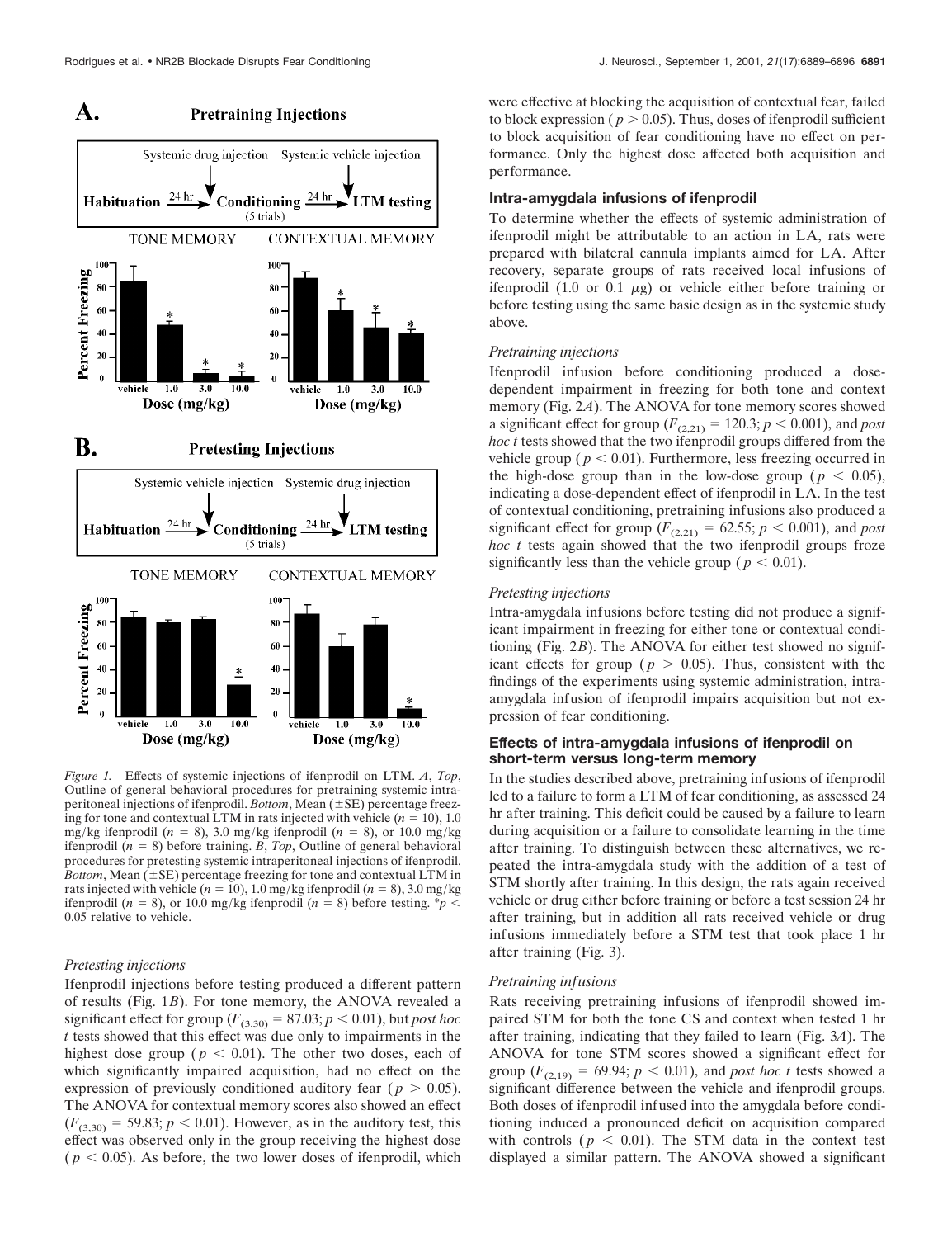

*Figure 2.* Effects of intra-amygdala infusions of ifenprodil on LTM. *A*, *Top*, Outline of general behavioral procedures for pretraining intraamygdala infusions of ifenprodil for LTM testing only. *Bottom*, Mean  $(\pm SE)$  percentage freezing for tone and contextual LTM in rats given bilateral intra-amygdala infusions of vehicle  $(n = 10)$ , 0.1  $\mu$ g of ifenprodil  $(n = 6)$ , or 1.0  $\mu$ g of ifenprodil  $(n = 8)$  before training. *B*, *Top*, Outline of general behavioral procedures for pretesting intra-amygdala infusions of ifenprodil for LTM testing only. *Bottom*, Mean ( $\pm$ SE) percentage freezing for tone and contextual LTM in rats given bilateral intra-amygdala infusions of vehicle  $(n = 10)$ , 0.1  $\mu$ g of ifenprodil  $(n = 6)$ , or 1.0  $\mu$ g of ifenprodil  $(n = 8)$  before testing.  $p < 0.05$  relative to vehicle.

effect for group ( $F_{(2,19)} = 53.86$ ;  $p < 0.001$ ), and *post hoc t* tests revealed that the low and high doses of ifenprodil produced a significant decrease in freezing behavior ( $p < 0.03$ ) compared with vehicle controls.

Intra-amygdala infusion of ifenprodil before training also produced a dose-dependent impairment in the LTM of auditory and contextual fear when tested 24 hr after training. The ANOVA for tone LTM scores revealed a significant effect for group  $(F_{(2,19)} = 18.34; p < 0.01)$ . Compared with controls, *post hoc t* tests revealed both doses of ifenprodil induced an impairment in freezing ( $p < 0.05$ ). A similar pattern was found for contextual conditioning, in which the ANOVA showed a signifi-

cant effect for group ( $F_{(2,19)} = 6.74; p < 0.03$ ), and *t* tests showed that both doses of ifenprodil caused a deficit in contextual fear conditioning ( $p < 0.05$ ). Thus, intra-amygdala infusions of ifenprodil impair both STM and LTM of fear conditioning, which is consistent with an effect on acquisition rather than on processes related to consolidation.

The vehicle infused controls exhibited somewhat less freezing to the tone CS and context in the LTM test than the vehicle controls in the previous experiment in which there was no STM test inserted between training and LTM testing. This is likely attributable to the occurrence of some fear extinction during the STM test trials in which the subjects were exposed to the CS and context in the absence of the US. Still, the effects of intraamygdala infusions had a similar effect on LTM as in the previous experiments (Fig. 3*A*).

### *Pretesting infusions*

Animals undergoing pretesting infusions of ifenprodil all received vehicle infusions before training and drug infusions before STM testing. All groups expressed high levels of freezing to the tone and context during the STM test for tone and context conditioning (Fig. 3*B*). The ANOVAs for tone and context STM scores showed no significant effects ( $p > 0.05$ ). Similarly, relatively high levels of freezing were also seen in all groups after infusion of ifenprodil or vehicle before testing of LTM for tone and context. The ANOVAs were not significant ( $p > 0.05$ ).

#### *Histology*

Cannula placements for rats in the intra-amygdala infusion experiments are shown in Figure 4. Figure 4*A* shows the cannula placements for rats in the second experiment that received intraamygdala infusions of ifenprodil followed by a test of LTM. Figure 4*B* shows the cannula placements for rats in the third experiment that received ifenprodil followed by tests of STM and LTM. Cannula injector tips were observed throughout the rostrocaudal extent of the LA. Only rats with cannula tips at or within the boundaries of LA were included in the data analyses.

#### **DISCUSSION**

In present study, we examined the contribution of the NR2B subunit of the NMDA receptor in the amygdala, especially the LA, to fear conditioning. We determined whether selective blockade of this subunit would interfere with the conditioning of fear to a tone and context paired with footshock. We focused on the LA because it is the sensory gateway into the amygdala, a site of plasticity, and the region in which lesions or reversible functional inactivation prevents fear conditioning from occurring (for review, see Davis, 1997; Fanselow and LeDoux, 1999; Maren, 1999; LeDoux, 2000).

# **Effects of NR2B blockade on fear conditioning**

Past studies that have examined the effects of NMDA blockade on fear conditioning have mostly used the nonselective antagonist APV (Campeau et al., 1992; Fanselow and Kim, 1994; Maren et al., 1996; Lee and Kim, 1998). Consistent with a role in synaptic plasticity and learning, these studies have found that intraamygdala administration of APV impairs fear conditioning. However, because a number of studies have also found that intraamygdala infusion of APV disrupts fear expression (Maren et al., 1996; Lee and Kim, 1998; Lee et al., 2001), it is not possible to unambiguously conclude that the effects on acquisition are caused by a disruption of plasticity in the amygdala. Indeed, in LA and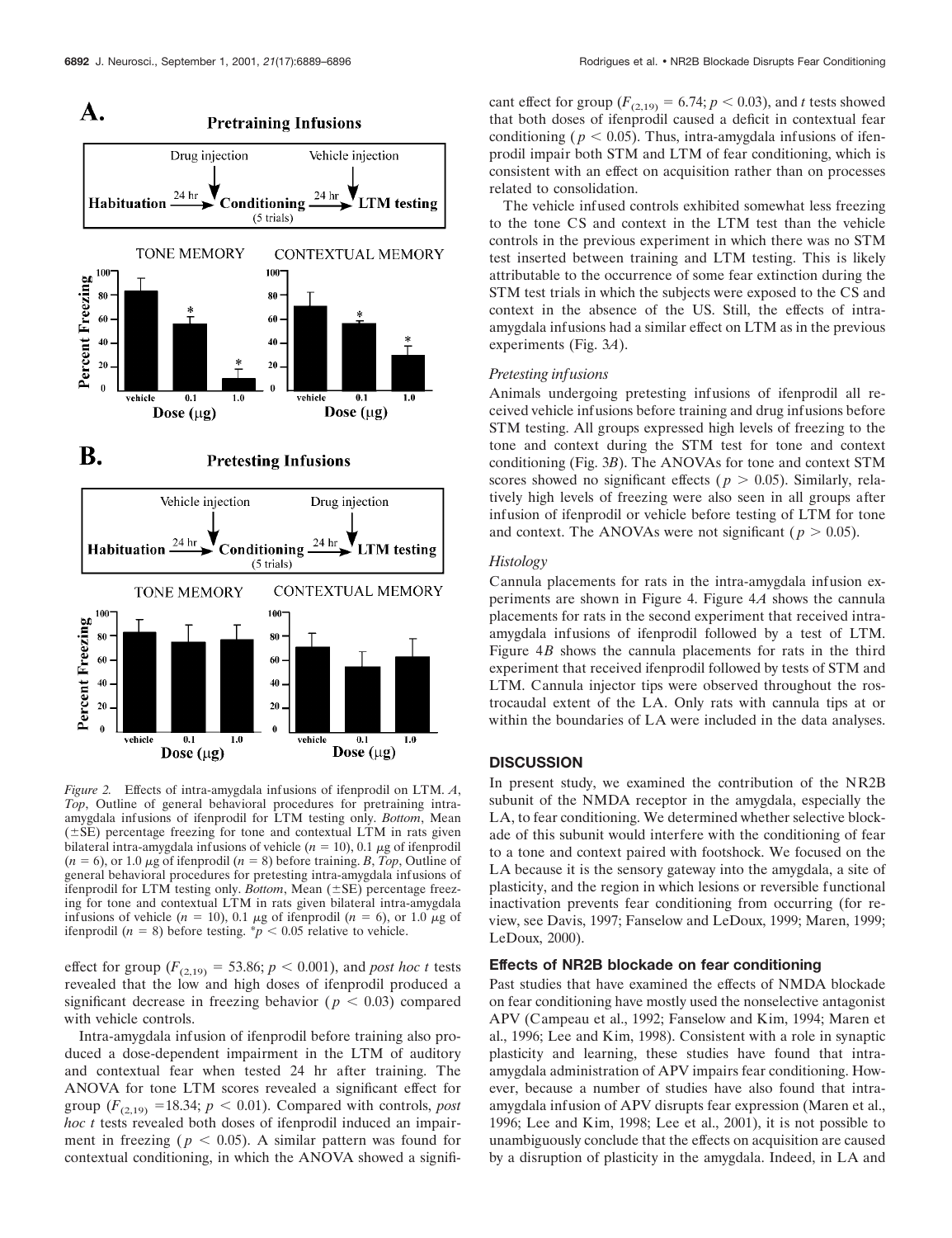

*Figure 3.* Effects of intra-amygdala infusions of ifenprodil on STM and LTM. *A*, *Top*, Outline of general behavioral procedures for pretraining intra-amygdala infusions of ifenprodil for STM testing followed by LTM testing. *Bottom*, Mean  $(\pm SE)$  percentage freezing for tone (*left*) and contextual (*right*) STM and LTM in rats given bilateral intra-amygdala infusions of vehicle  $(n = 8)$ , 0.1  $\mu$ g of ifenprodil  $(n = 6)$ , or 1.0  $\mu$ g of ifenprodil  $(n = 8)$  before training. *B*, *Top*, Outline of general behavioral procedures for pretesting intra-amygdala infusions of ifenprodil for STM testing followed by LTM testing. *Bottom*, Mean ( $\pm$ SE) percentage freezing for tone (*left*) and contextual (*right*) STM and LTM in rats given bilateral intra-amygdala infusions of vehicle  $(n = 8)$ , 0.1  $\mu$ g of ifenprodil  $(n = 6)$ , or 1.0  $\mu$ g of ifenprodil  $(n = 8)$  before testing. \**p* < 0.05 relative to vehicle.

other amygdala regions, NMDA receptors have been implicated in routine synaptic transmission (Li et al., 1995, 1996; Maren, 1996; Weisskopf and LeDoux, 1999). This stands in contrast to the hippocampus, in which the NMDA receptor plays little, if any, role in synaptic transmission (Harris et al., 1984; Bashir et al., 1991; Bliss and Collingridge, 1993; Malenka and Nicoll, 1999). NMDA receptors have also been implicated in LTP in LA and B in some studies (Gean et al., 1993; Huang and Kandel, 1998), although not in all (Chapman and Bellavance, 1992; Watanabe et al., 1995; Li et al., 1998). Thus, it is particularly important that studies examining the role of the amygdala and NMDA receptors in learning and memory and synaptic plasticity control for effects on sensory processing and/or routine transmission. The effect of ifenprodil on the induction and expression of LTP in the LA is an important question that awaits further study.

APV affects all aspects of NMDA channel function (Watkins and Olverman, 1987). Thus, we hypothesized that it might be possible to more easily disrupt fear conditioning without affecting the expression of previously conditioned fear by using an antagonist with partial and selective effects on channel function. Unlike

the NR1 subunit, which has been primarily implicated in channel function, the NR2B subunit has been implicated in regulation of channel function (Moyner et al., 1994) and coincidence detection, which is likely to be an important cellular event underlying fear conditioning. In fact, studies of transgenic mice have shown that overexpression of the NR2B subunit throughout the forebrain enhances learning and memory in several tasks, including fear conditioning (Tang et al., 1999). We therefore examined the effects of blockade of the NR2B subunit on fear conditioning by administering the selective antagonist ifenprodil either throughout the brain and body (systemic injections) or directly in the amygdala. Systemic and intra-amygdala injections of ifenprodil before conditioning significantly disrupted acquisition when tested within an hour of training (STM) or 24 hr later (LTM), whereas injections either immediately before the STM test or 24 hr after training and immediately before the LTM test had no effect on the expression of fear conditioning. The fact that both STM and LTM were disrupted in rats that were given pretraining infusions suggests that the NR2B subunit-mediated cellular events that strengthen synapses are initiated rapidly.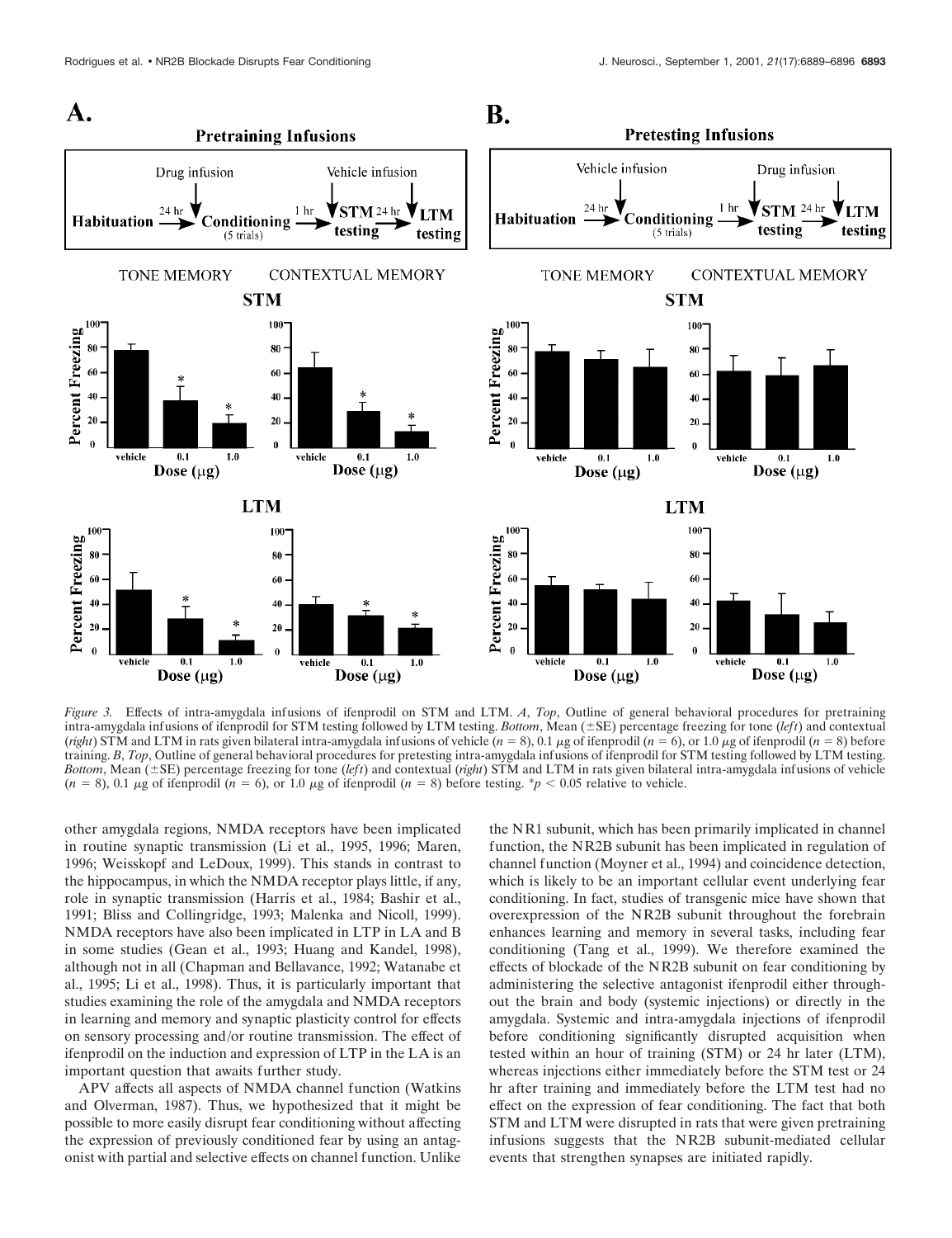

*Figure 4.* Cannula placements. *A*, Cannula tip placements from rats infused with vehicle (*aster* $i$ sks), 0.1  $\mu$ g of ifenprodil (*circles*), or 1.0  $\mu$ g of ifenprodil (*squares*) before training (*black*) or before LTM testing only ( *gray*). *B*, Cannula tip placements from rats infused with vehicle (*aster* $i$ sks), 0.1  $\mu$ g of ifenprodil (*circles*), or 1.0  $\mu$ g of ifenprodil (*squares*) before training (*black*) or before STM and LTM testing ( *gray*). *B*, Basal nucleus; *CE*, central nucleus; *LA*, lateral nucleus.

Although cannulas in our experiments were targeted for the LA, by necessity drugs infused into LA will spread to nearby regions, especially the underlying basal nucleus and the nearby central nucleus of the amygdala (CE). Thus, it is not possible from the present results alone to say with certainty that the effects are attributable solely to an action in LA. However, selective infusions of APV into the CE have been shown previously to be without effect on fear conditioning (Fanselow and Kim, 1994). Furthermore, the fact that damage to LA but not the basal nucleus disrupts auditory fear conditioning (Majidashad et al., 1996; Nader et al., 2001) is consistent with the interpretation that infusions in this region have their effects by way of an action in LA.

Although most previous studies using APV have found effects on both acquisition and expression of fear conditioning (Maren et al., 1996; Lee and Kim, 1998; Fendt, 2001; Lee et al., 2001), several studies have found a selective effect on acquisition (Miserendino et al., 1990; Gewirtz and Davis, 1997; Walker and Davis, 2000). These studies each used the fear potentiated startle paradigm to measure fear conditioning. This discrepancy could be attributable to the existence of temporally distinct fear motor centers that mediate the different fear conditioned responses (Lee and Kim, 1998). However, recent studies using the same paradigm have found that both the acquisition and expression of fear-potentiated startle are affected by APV (Fendt, 2001). Although it remains to be determined why APV sometimes has an effect on fear expression and sometimes does not, it is possible that ifenprodil offers a more reliable approach to studies of the role of NMDA receptors in the amygdala and other brain regions in learning and memory.

#### **Functional implications**

Ifenprodil is a subtype-selective NMDA antagonist that antagonizes the NMDA receptor either by causing a modal shift in the gating of the ion pore (Legendre and Westbrook, 1991) or by stabilizing the inactivated form of the ion channel (Reynolds and Miller, 1989). Although both the NR2A and NR2B subunits are involved in channel gating (Moyner et al., 1992), each subunit has different electrophysiological and biochemical properties. The NR1–NR2B complex possesses slower activation and deactivation and thus displays a longer rise and decay time course as compared with the NR1–NR2A complex (Chen et al., 1999). *In vitro* studies have shown that the NR1–NR2B complex exhibits longer EPSPs than the NR1–NR2A complex (Moyner et al., 1994), allowing a longer time window for coincidence detection in the former. Given that coincidence detection is believed to be an important function performed by NMDA receptors during learning (Tsien, 2000), the NR2B subunit, which is highly prevalent in the brains of juveniles (Sheng et al., 1994; Portera-Cailliau et al., 1996), may be particularly important during plasticity and learning. Indeed, tyrosine phosphorylation of NR2B has been linked with LTP in the hippocampus (Rosenblum et al., 1996; Rostras et al., 1996), as well as to taste learning in the insular cortex (Rosenblum et al., 1997).

One important question is whether or not the NR2B subunit constitutes a major component of NMDA receptor function in the adult rat LA. To this end, we have observed significant expression of the NR2B subunit in the adult rat LA using a subunit-specific antibody (Rodrigues et al., 2000). Moreover, recent studies have shown that the NR2B subunit persists into adulthood, particularly in areas of the brain relevant to cognitive tasks, such as the cortex and hippocampus (Jin et al., 1997; Charton et al., 1999), as well as the thalamus and hypothalamus (Khan et al., 2000). Thus, although NR2B expression does decline after development (Sheng et al., 1994; Portera-Cailliau et al., 1996), it appears that many NMDA receptors express the NR2B subunit well into adulthood (Charton et al., 1999).

Because 1 hr may not be a sufficient time period to initiate gene expression and protein synthesis, the STM results from the present experiments suggest that the NMDA receptor recruits constitutively expressed molecules to fortify the synapse during the initial phases of learning. The NR2B subunit is strongly associated with the enzyme calcium-calmodulin kinase II (CaMKII) (Strack and Colbran, 1998), which has been implicated in synaptic plasticity and memory, including fear condition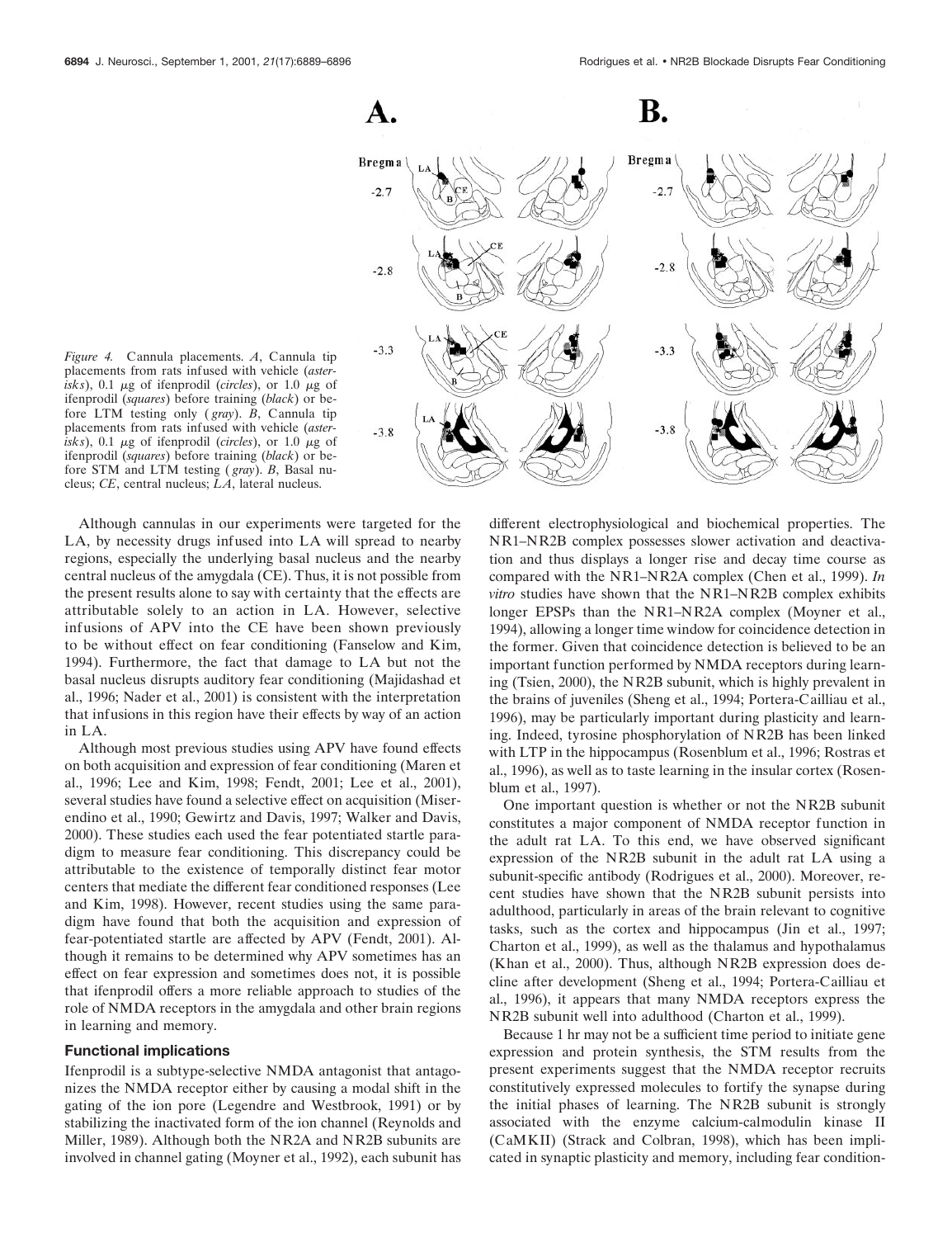ing. Specifically, electrophysiological experiments have shown that activation and autophosphorylation of  $\alpha$ CaMKII after Ca<sup>2+</sup> influx via NMDA receptors is essential for NMDA-dependent LTP in CA1 of the hippocampus and spatial learning (Giese et al., 1998). In addition, regulated expression of an  $\alpha$ CaMKII transgene in the LA and striatum results in impaired fear learning (Mayford et al., 1996). Importantly, the autophosphorylation-dependent targeting of  $\alpha$ CaMKII is specifically linked to the NR2B subunit and not to the NR1 or NR2A subunits (Strack and Colbran, 1998). Furthermore, the recruitment of  $\alpha$ CaMKII into postsynaptic density structures, via association with NR2B, may play a part in the rapid ultrastructural changes found in synapses that undergo LTP (Buchs and Muller, 1996; Strack et al., 2000).

NMDA receptor-mediated plasticity is also necessary for the long-term changes that underlie fear conditioning. In our experiments, blockade of NR2B receptors in the amygdala impaired not only STM, but also LTM of contextual and tone fear. These findings are consistent with those of other studies in the literature that have found NMDA receptor-dependent changes in gene expression in the hippocampus after induction of LTP or acquisition of hippocampal-dependent learning tasks (Cammarota et al., 2000; Davis et al., 2000). Thus,  $Ca^{2+}$  entry through the NMDA receptor appears to play an important role not only in the initial phases of synaptic plasticity and learning, but also in later phases, possibly because of activation of a variety of protein kinase signaling cascades, such as PKA and MAPK, that are known to be essential for both LTM formation of fear and synaptic plasticity in the amygdala (Huang et al., 2000; Schafe and LeDoux, 2000; Schafe et al., 2000).

The present studies suggest that the NR2B subunit of the NMDA receptor plays a distinct role in the plastic changes underlying fear conditioning. Its key role in the acquisition but not the expression of fear memories can perhaps be attributed to the unique electrophysiological and biochemical characteristics of this subunit. These findings have important implications for understanding the role of the NMDA receptor complex in the processes of plasticity and learning in general and open up new possibilities for studying the role of the NMDA receptor in fear learning and synaptic plasticity in the amygdala independently of its role in synaptic transmission.

#### **REFERENCES**

- Bashir ZI, Alford S, Davies SN, Randall AD, Collingridge GL (1991) Long-term potentiation of NMDA receptor-mediated synaptic transmission in the hippocampus. Nature 349:156–158.
- Bliss TV, Collingridge GL (1993) A synaptic model of memory: longterm potentiation in the hippocampus. Nature 361:31–39.
- Buchs PA, Muller D (1996) Induction of long-term potentiation is associated with major ultrastructural changes of activated synapses. Proc Natl Acad Sci USA 93:8040–8045.
- Cammarota M, Bevilaqua LR, Ardenghi P, Paratcha G, Levi de Stein M, Izquierdo I, Medina JH (2000) Learning-associated activation of nuclear MAPK, CREB and Elk-1, along with Fos production, in the rat hippocampus after a one-trial avoidance learning: abolition by NMDA receptor blockade. Brain Res Mol Brain Res 76:36–46.
- Campeau S, Miserendino MJ, Davis M (1992) Intra-amygdala infusion of the *N*-methyl-D-aspartate receptor antagonist AP5 blocks acquisition but not expression of fear-potentiated startle to an auditory conditioned stimulus. Behav Neurosci 106:569–574.
- Chapman PF, Bellavance LL (1992) Induction of long-term potentiation in the basolateral amygdala does not depend on NMDA receptor activation. Synapse 11:310–318.
- Charton JP, Herkert M, Becker CM, Schroder H (1999) Cellular and subcellular localization of the 2B-subunit of the NMDA receptor in the adult rat telencephalon. Brain Res 816:609–617.
- Chen N, Luo T, Raymond LA (1999) Subtype-dependence of NMDA receptor channel open probability. J Neurosci 19:6844–6854.
- Chenard BL, Menniti FS (1999) Antagonists selective for NMDA receptors containing the NR2B subunit. Curr Pharm Des 5:381–404.
- Davis M (1997) Neurobiology of fear responses: the role of the amygdala. J Neuropsychiatry Clin Neurosci 9:382–402.
- Davis S, Vanhoutte P, Pages C, Caboche J, Laroche S (2000) The MAPK/ERK cascade targets both Elk-1 and cAMP response elementbinding protein to control long-term potentiation-dependent gene ex-pression in the dentate gyrus *in vivo*. J Neurosci 20:4563–4572.
- Fanselow MS, Kim JJ (1994) Acquisition of contextual Pavlovian fear conditioning is blocked by application of an NMDA receptor antagonist D,L-2-amino-5-phosphonovaleric acid to the basolateral amygdala. Behav Neurosci 108:210–212.
- Fanselow MS, LeDoux JE (1999) Why we think plasticity underlying Pavlovian fear conditioning occurs in the basolateral amygdala. Neuron 23:229–232.
- Fendt M (2001) Injections of the NMDA receptor antagonist aminophosphonopentanoic acid into the lateral nucleus of the amygdala block the expression of fear-potentiated startle and freezing. J Neurosci 21:4111–4115.
- Gean PW, Chang FC, Huang CC, Lin JH, Way LJ (1993) Long-term enhancement of EPSP and NMDA receptor-mediated synaptic transmission in the amygdala. Brain Res Bull 31:7–11.
- Gewirtz JC, Davis  $\check{M}$  (1997) Second-order fear conditioning prevented by blocking NMDA receptors in amygdala. Nature 388:471–474.
- Giese KP, Fedorov NB, Filipkowski RK, Silva AJ (1998) Autophosphorylation at Thr286 of the alpha calcium-calmodulin kinase II in LTP and learning. Science 279:870–873.
- Harris EW, Ganong AH, Cotman CW (1984) Long-term potentiation in the hippocampus involves activation of *N*-methyl-D-aspartate receptors. Brain Res 323:132–137.
- Hollmann M, Heinemann S (1994) Cloned glutamate receptors. Annu Rev Neurosci 17:31–108.
- Huang YY, Kandel ER (1998) Postsynaptic induction and PKAdependent expression of LTP in the lateral amygdala. Neuron 21:169–178.
- Huang YY, Martin KC, Kandel ER (2000) Both protein kinase A and mitogen-activated protein kinase are required in the amygdala for the macromolecular synthesis-dependent late phase of long-term potentiation. J Neurosci 20:6317–6325.
- Jin DH, Jung YW, Ko BH, Moon IS (1997) Immunoblot analyses on the differential distribution of NR2A and NR2B subunits in the adult rat brain. Mol Cells 7:749–754.
- Khan AM, Stanley BG, Bozzetti L, Chin C, Stivers C, Curras-Collazo MC (2000) *N*-methyl-D-aspartate receptor subunit NR2B is widely expressed throughout the rat diencephalon: an immunohistochemical study. J Comp Neurol 428:428–449.
- LeDoux JE (2000) Emotion circuits in the brain. Annu Rev Neurosci 23:155–184.
- Lee H, Kim JJ (1998) Amygdalar NMDA receptors are critical for new learning in previously fear-conditioned rats. J Neurosci 18:8444–8454.
- Lee H, Choi J, Brown T, Kim J (2001) Amygdalar NMDA receptors are critical for the expression of multiple conditioned fear responses. J Neurosci 21:4116–4124.
- Legendre P, Westbrook GL (1991) Ifenprodil blocks *N*-methyl-Daspartate receptors by a two-component mechanism. Mol Pharmacol 40:289–298.
- Li H, Weiss SR, Chuang DM, Post RM, Rogawski MA (1998) Bidirectional synaptic plasticity in the rat basolateral amygdala: characterization of an activity-dependent switch sensitive to the presynaptic metabotropic glutamate receptor antagonist 2S-alpha-ethylglutamic acid. J Neurosci 18:1662–1670.
- Li XF, Phillips R, LeDoux JE (1995) NMDA and non-NMDA receptors contribute to synaptic transmission between the medial geniculate body and the lateral nucleus of the amygdala. Exp Brain Res 105:87–100.
- Li XF, Stutzmann GE, LeDoux JE (1996) Convergent but temporally separated inputs to lateral amygdala neurons from the auditory thalamus and auditory cortex use different postsynaptic receptors: in vivo intracellular and extracellular recordings in fear conditioning pathways. Learn Mem 3:229–242.
- Majidishad P, Pelli DG, LeDoux JE (1996) Disruption of fear conditioning to contextual stimuli but not to a tone by lesions of the accessory basal nucleus of the amygdala. Soc Neurosci Abstr 22:1116.
- Malenka RC, Nicoll RA (1999) Long-term potentiation–a decade of progress? Science 285:1870–1874.
- Maren S (1996) Synaptic transmission and plasticity in the amygdala. An emerging physiology of fear conditioning circuits. Mol Neurobiol 13:1–22.
- Maren S (1999) Long-term potentiation in the amygdala: a mechanism for emotional learning and memory. Trends Neurosci 22:561–567. Maren S, Aharonov G, Stote DL, Fanselow MS (1996) *N*-methyl-D-
- aspartate receptors in the basolateral amygdala are required for both acquisition and expression of conditional fear in rats. Behav Neurosci 110:1365–1374.
- Mayford M, Bach ME, Huang YY, Wang L, Hawkins RD, Kandel ER